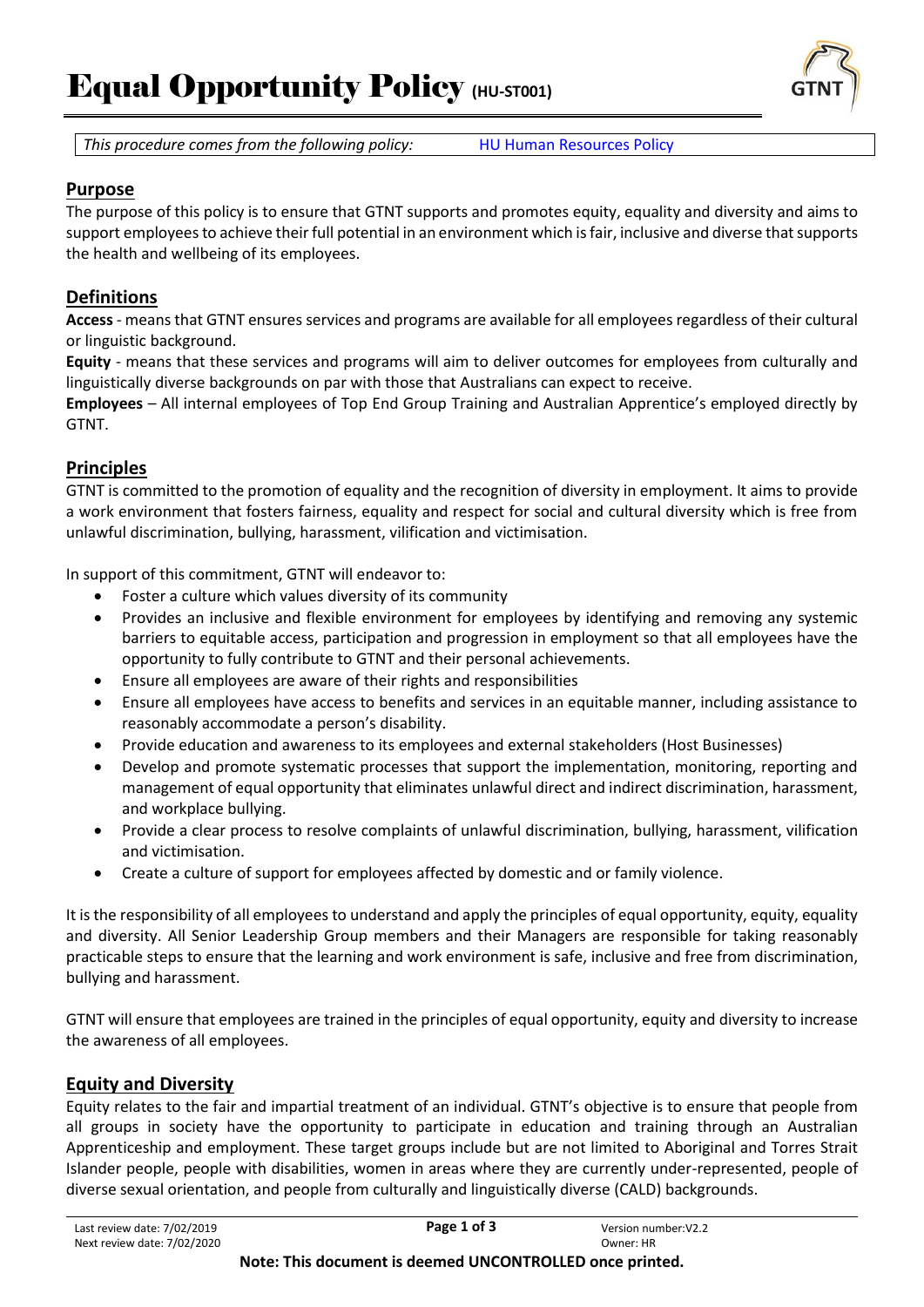

GTNT recognise that particular groups of people within the Northern Territory such as; women, the long-term unemployed, and people living in remote communities have experienced and continue to experience disadvantage and inequitable employment and training opportunities and outcomes.

Diversity regonises the value of individual differences in the workplace and educational setting. Diversity includes age, cultural background, disability, ethnicity, family responsibilities, gender, language, religious belief and sexual orientation. Diversity also refers to co-vert ways in which people are different such as educational levels, life experience, work experience, socio-economic background, personality and marital status.

GTNT also recognises and abides by all provisions of the *Workplace Gender Equality Act 2012*.

#### **Equal Opportunity, Harassment and Discrimination**

Equal opportunity is about ensuring that everyone has equal access to, and opportunity to take part in, education and employment. GTNT is committed to taking all reasonable steps to prevent and eradicate unlawful discrimination, bullying and harassment in the work environment. To fulfil this commitment, GTNT has implemented a dedicated procedure *HU-ST022 Workplace Bullying and Harassment* and aim to regularly train staff in the principles of equal opportunity, discrimination, bullying and harassment in the workplace.

#### **Domestic and Family Violence**

GTNT aims to create a working environment that enables employees to safely seek support to address issues arising from domestic and or family violence.

GTNT recognizes that employees may face situations of domestic and family violence that may have an impact on their attendance and productivity at work. GTNT is committed to supporting employees who are affected and have included entitlements for Domestic Violence Leave in the company's Enterprise Agreement to support victims of domestic violence.

# **Key Strategies**

Respecting Diversity

- Acknowledge the value and contributions of our diverse community and culture that the Northern Territory embodies.
- Celebrate events and encourage participation in the diversity of employees and community culture, faith and sexual orientation or gender identity.
- Use definitions and imagery that positively represents the diversity of our community
- Develop strong Indigenous focused policies to support and acknowledge local Indigenous and Torres Strait Islander people.

Leadership and Representation

- Lead by example as an employer through inclusive recruitment and employment practices.
- Embed a culture of awareness of diversity and enhance confidence in addressing diversity issues.
- Strengthen partnerships through collaboration with organisations, businesses, regional networks and different levels of government to enhance equity in the Territory.
- Achieve Workplace Gender Equality compliancy in accordance with *Workplace Gender Equality Act 2012*.
- Increase the number of GTNT's Indigenous employed staff and aim to designate Indigenous identified positions to support the Indigenous and Torres Strait islander community
- Provide appropriate, specialised support services across GTNT for training delivering and to promote and improve up take and retention of Indigenous and Torres Strait Islander people into Australian Apprenticeships.